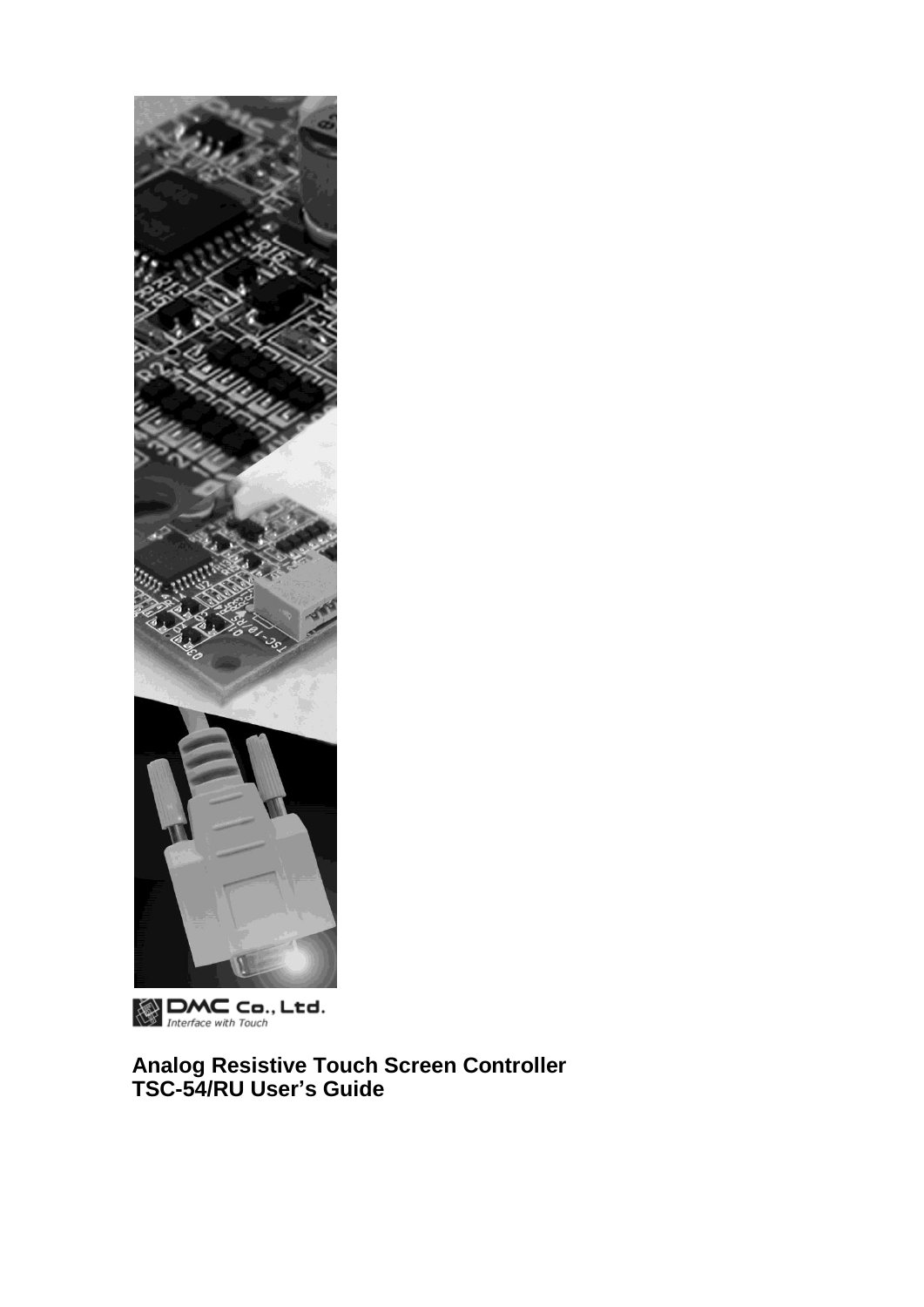# **Table of Contents**

**Dimensional Drawing**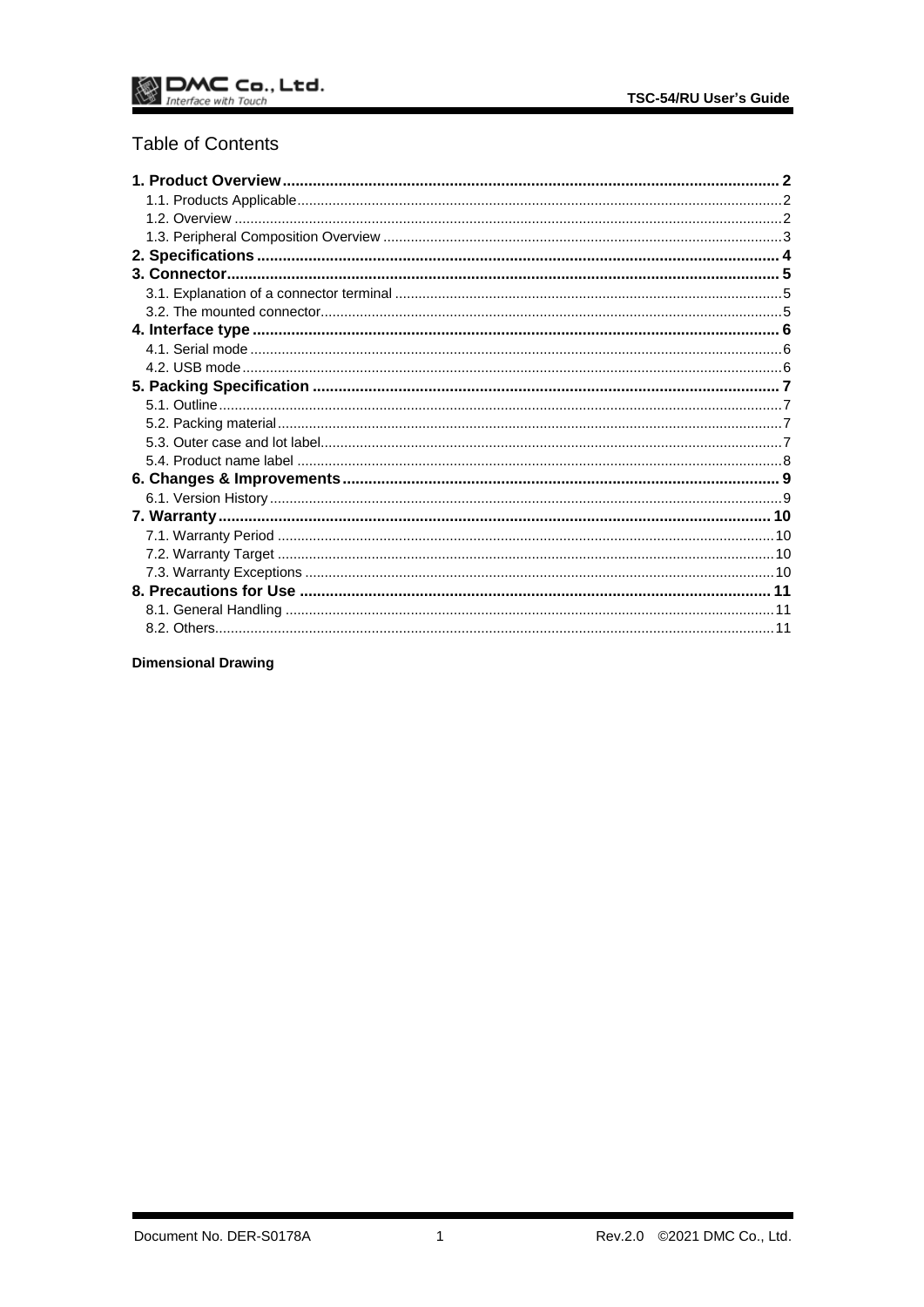### <span id="page-2-0"></span>**1. Product Overview**

#### <span id="page-2-1"></span>**1.1. Products Applicable**

This specification is applicable to TSC-54/RU.

#### <span id="page-2-2"></span>**1.2. Overview**

TSC-54/RU is a touch screen controller board that performs an A/D conversion of an analog signal of a 4-wire resistive touch screen, and transmits the coordinate data to the host in a 10-bit resolution serial correspondence at 9600bps and USB. TSC-54/RU can be used for various applications for its functions including the power saving mode, seven sampling speed settings (max. 150p/s \*1), two external switch connections, and automatic calibration data loading with an external EEPROM.

§ TSC-54/RU TSC-54/RU dispenses a need to newly design the peripheral circuits, and can easily be used by connecting to the touch screen and the host. Using the driver software \*2 enables the mouse emulation on various operation systems and dispenses the need to newly design the controller software. In addition, the correction data can be saved in the IC on the board with the built-in

EEPROM.

TSC-54/RU is the product compatible with software of the TSC-30 series.

\*1: 150 transmissions of coordinate data per second.

\*2: Please contact the local sales representatives for software availability.

TSC-54/RU is a succeeding model of the boards of the TSC-30 series. TSC-54/RU is lead-free and compliant with RoHS.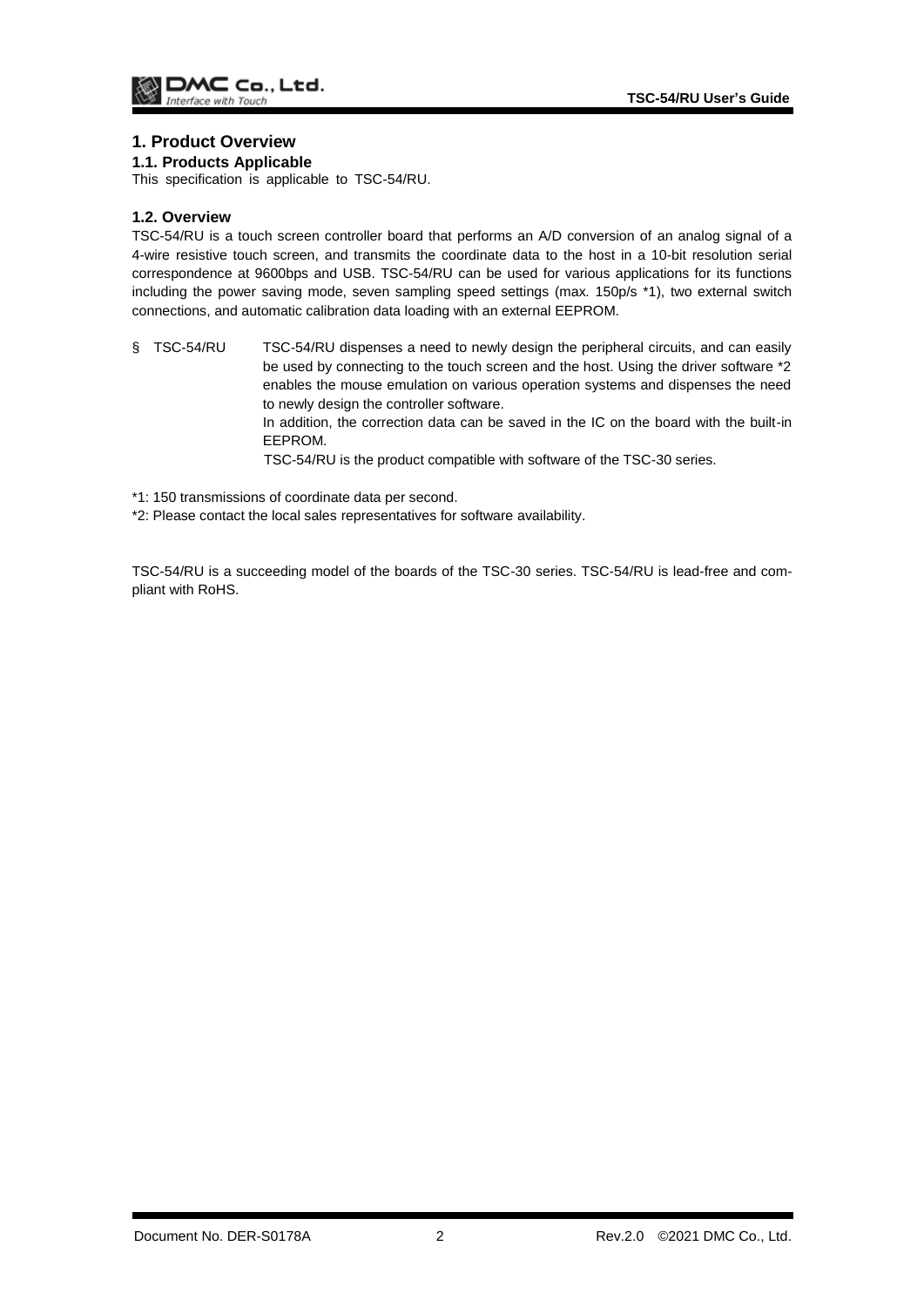

#### <span id="page-3-0"></span>**1.3. Peripheral Composition Overview**

A resistive touch screen is operated by resistance sensitive system between two layers such as film or glass. Two pieces of transparent materials with conductive coating are placed in the same direction as two electrodes face each other. The touch screen is activated when these transparent conductive layers are pressed to contact each other with a finger or a pen. The one of these conductive layers functions as an X-coordinates electric circuits and the other as a Y-coordinates circuits. To measure the X-coordinates TSC-54/RU supplies voltage, Vcc to the one of X-coordinates electrodes with GND to the other. When the touch screen is pressed under this environment the voltage of the X-coordinates resistance is detected by the Y-coordinates electrode (A\_in) at the input point (x1), where the X-Y coordinate resistance layers make contact. The detected voltage in supply side is higher than the GND side, which means 'A\_in'=Vcc at the point 'E' and 'A\_in'=0(\*1) at the point 'A'. TSC-54/RU calculates coordinates data starting from A/D conversion of the 'A\_in' voltage. The Y-coordinates is measured in the same way. By repeating this process alternately, coordinate value at the input point is determined.

(\*1) Excluding the loss in the controller circuits and touch screen. Actual detected voltage should be lower than 'Vcc - GND' because of loss happened in the circuitry.

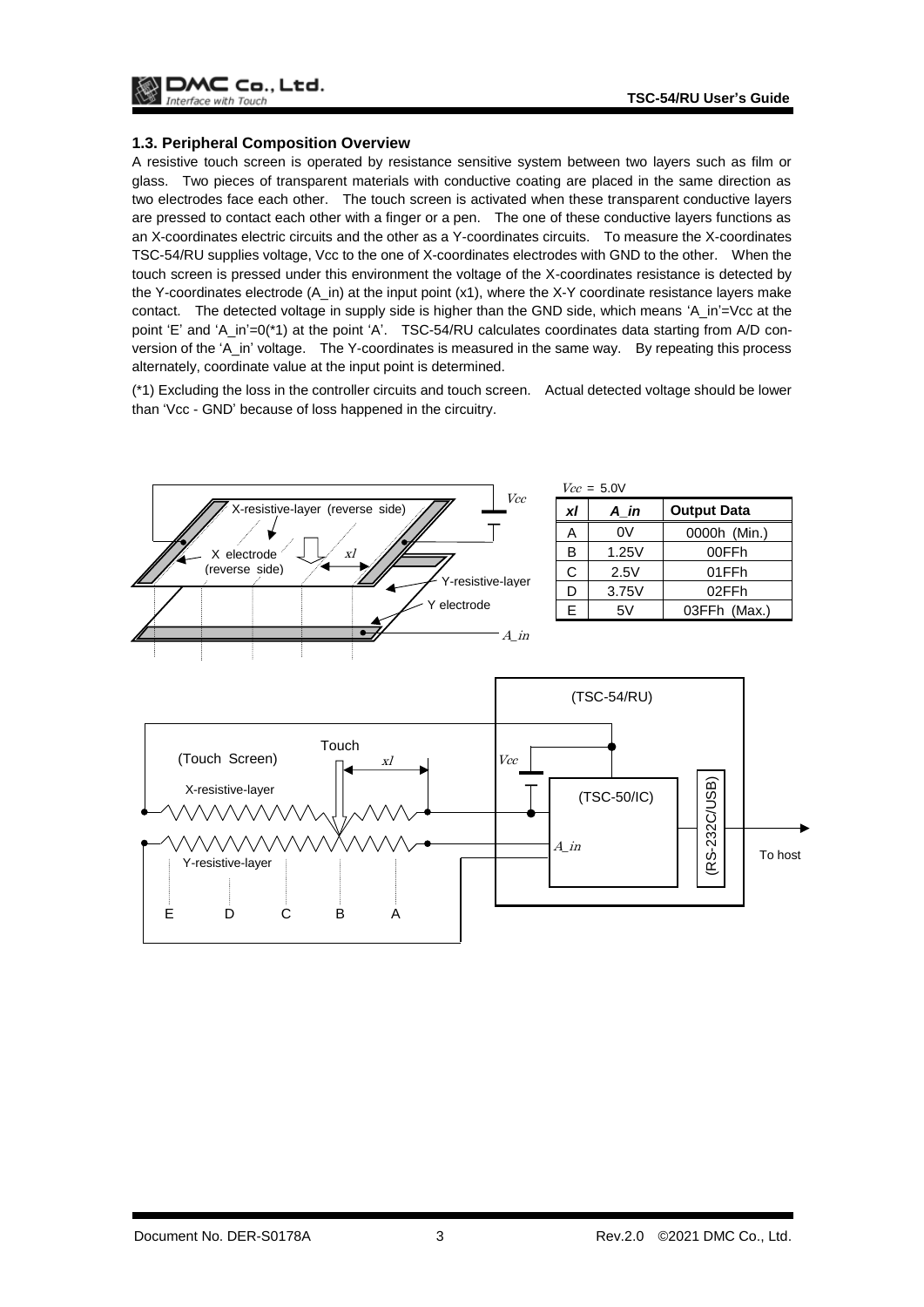# <span id="page-4-0"></span>**2. Specifications**

| <b>General Specifications</b> |                      |                                      |                                                     |  |
|-------------------------------|----------------------|--------------------------------------|-----------------------------------------------------|--|
| <b>Item</b>                   |                      | Rating                               | <b>Remarks</b>                                      |  |
| Operating Temp.               | Serial/USB           | -20 $^{\circ}$ C to +75 $^{\circ}$ C | No dew condensation                                 |  |
| Storing Temp.                 | Serial/USB           | $-20^{\circ}$ C to $+85^{\circ}$ C   | No dew condensation                                 |  |
| Supply Voltage                | Serial               | DC 3.0V to 5.5V                      |                                                     |  |
|                               | <b>USB</b>           | DC 3.0V to 5.25V                     |                                                     |  |
| <b>Consumption Current</b>    |                      | 43mA                                 | In serial mode, 50pps,<br>Vin=5.0V, at touch input. |  |
|                               | Format               | Asynchronous Serial                  |                                                     |  |
|                               | <b>Transfer Rate</b> | 9600bps                              |                                                     |  |
| Correspondence<br>(Serial)    | Data Format          | 8bit                                 | Fixed value                                         |  |
|                               | Stop Bit             | 1 <sub>bit</sub>                     |                                                     |  |
|                               | Parity               | None                                 |                                                     |  |
|                               | Spec                 | USB Specification 2.0 Full Speed     |                                                     |  |
| Correspondence                |                      | Control transfer (command)           |                                                     |  |
| (USB)                         | <b>Transfer Mode</b> | Interrupt transfer (coordinate)      |                                                     |  |
|                               | Device class         | Vendor definition                    |                                                     |  |
| Frequency                     |                      | 16MHz                                | 16MHz fixed                                         |  |
| Dimension                     |                      | 30 x 53 mm                           |                                                     |  |
| Max height of components      |                      | 4.8 mm                               |                                                     |  |

### Performance Specifications

| <b>Description</b>                 | Rating                                                                                                    | <b>Note</b>                                                       |
|------------------------------------|-----------------------------------------------------------------------------------------------------------|-------------------------------------------------------------------|
| Coordinate Output Rate (point/sec) | (1) point mode<br>(2) 30p/s<br>$(3)$ 50 $p/s$<br>(4) 80p/s<br>(5) 100p/s<br>(6) 130p/s<br>$(7)$ 150 $p/s$ | Default: 150p/s with DMC original<br>driver software. (TSC-DD)    |
| Coordinate Resolution              | 10bit (1024 x 1024)                                                                                       | The value will be lower in the active<br>area of the touch screen |
| <b>Linearity Error</b>             | $\pm 3$ LSB                                                                                               |                                                                   |
| Input Response Time                | 10ms (TYP)                                                                                                |                                                                   |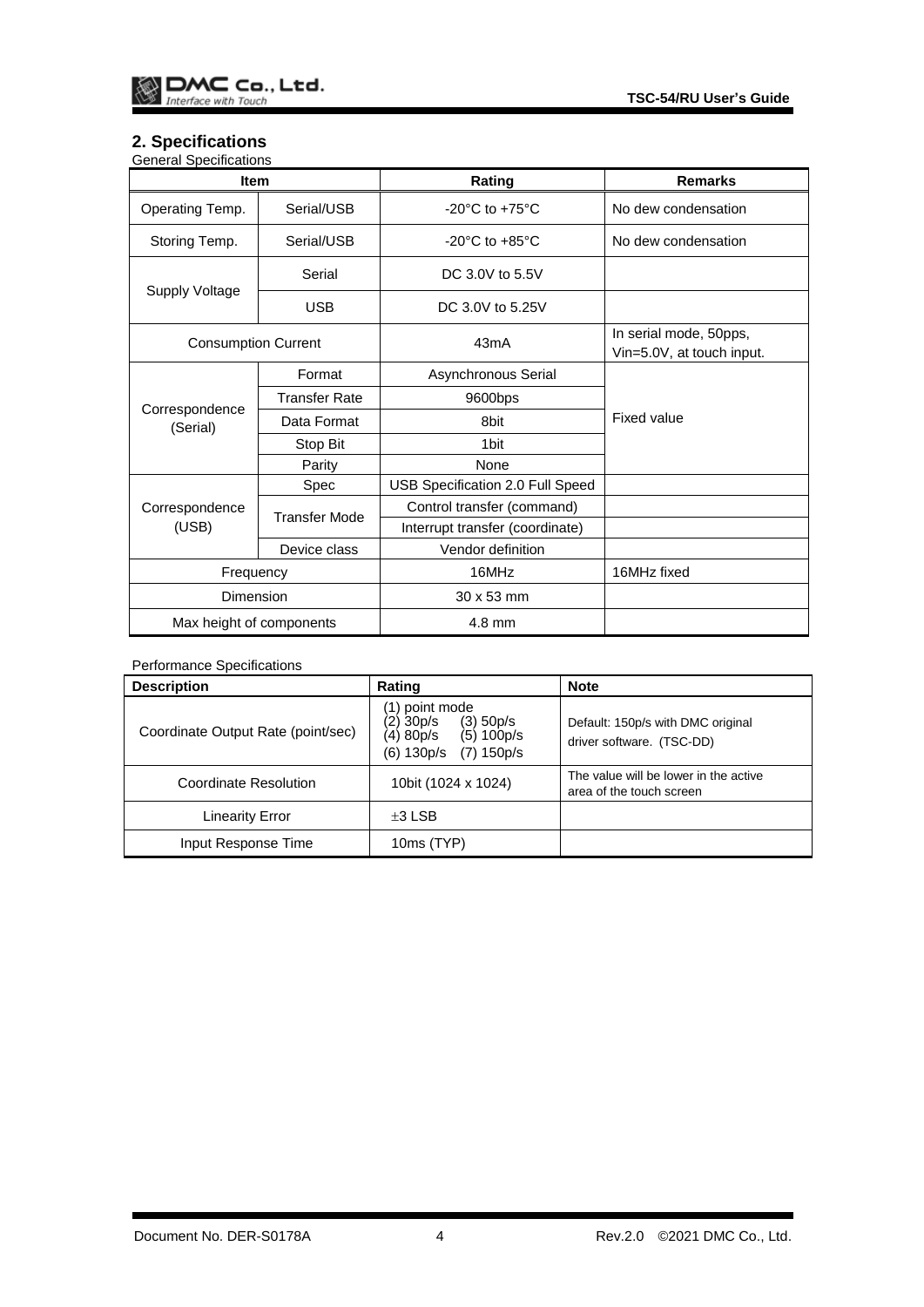### <span id="page-5-0"></span>**3. Connector**

## <span id="page-5-1"></span>**3.1. Explanation of a connector terminal**

| <b>CN</b>       | <b>Terminal</b> | <b>Name</b> | <b>Function</b>        |
|-----------------|-----------------|-------------|------------------------|
| CN2             | 1               | XL          | Touch screen Input XL. |
|                 | 2               | YU          | Touch screen Input YU. |
|                 | 3               | XR          | Touch screen Input XR. |
|                 | 4               | YD          | Touch screen Input YD. |
| CN4*1           | 1               | <b>Vbus</b> | <b>USB Vbus</b>        |
|                 | 2               | D-          | USB <sub>D</sub> -     |
|                 | 3               | D+          | USB <sub>D+</sub>      |
|                 | 4               | <b>GND</b>  | USB GND                |
|                 | 5               | Shield      | USB FG                 |
| CN <sub>5</sub> | 1               | Dout        | RS-232C Data Output    |
|                 | 2               | Din.        | RS-232C Data Input     |
|                 | 3               | <b>GND</b>  | RS-232C GND            |
| CN <sub>6</sub> | 1               | Vin         | Power Input            |
|                 | $\overline{2}$  | <b>GND</b>  | <b>GND</b>             |

\*1: When you use it at 3.3V of the serial mode, please do not connect TSC-54/RU to Vbus of CN4.

### <span id="page-5-2"></span>**3.2. The mounted connector**

| <b>CN</b>       | P/N                     | <b>Manufacturer</b>      |
|-----------------|-------------------------|--------------------------|
| CN <sub>2</sub> | 00-8370-049-000-800+    | Kyosera Elco Corporation |
| CN4             | S5B-PH-K-S              | J.S.T. Mfg Co., Ltd      |
| CN <sub>5</sub> | S3B-PH-K-S              | J.S.T. Mfg Co., Ltd      |
| CN <sub>6</sub> | S <sub>2</sub> B-PH-K-S | J.S.T. Mfg Co., Ltd      |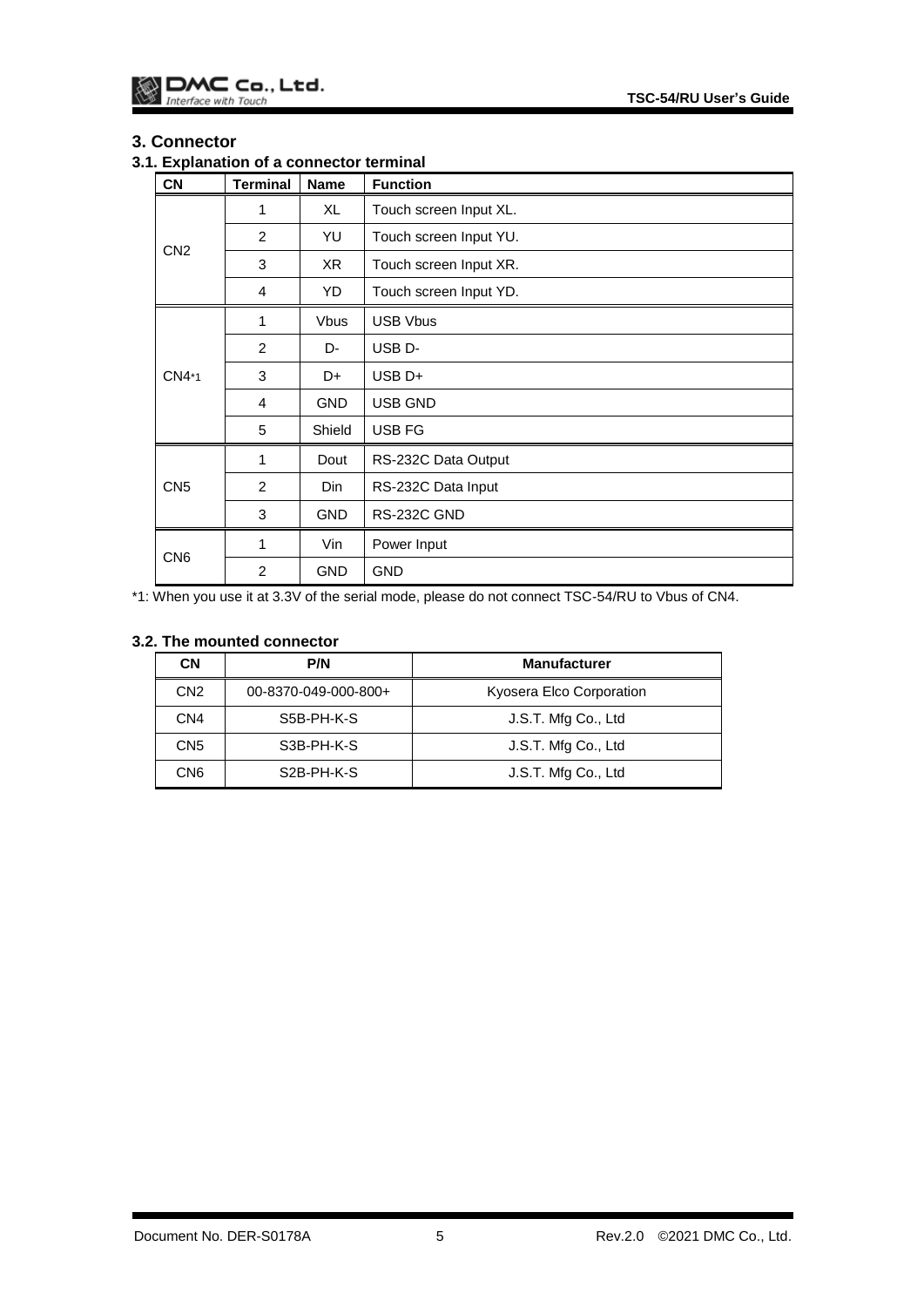

### <span id="page-6-0"></span>**4. Interface type**

TSC -54/RU has serial and USB interface type. You choose either type. You cannot use both these at the same time.

(Notice) In the state that connected a serial and a USB cable to a computer, please do not start power on of TSC-54/RU and computer. Because it may cause malfunction.

### <span id="page-6-1"></span>**4.1. Serial mode**

In serial mode, please use CN5 for connecting to host computer, and CN6 for power supply.

**Specifications** 

Transmission format:Asynchronous serial Transfer rate: 9600bps Data format: 8 bit Stop bit: 1 bit Parity: None

### <span id="page-6-2"></span>**4.2. USB mode**

In USB mode, please use CN4 for connecting to host computer.

Specifications

|                | Transmission spec: USB Specification 2.0 Full Speed          |
|----------------|--------------------------------------------------------------|
| Transfer mode: | Control transfer (Command) / Interrupt transfer (Coordinate) |
| Device class:  | Vendor definition                                            |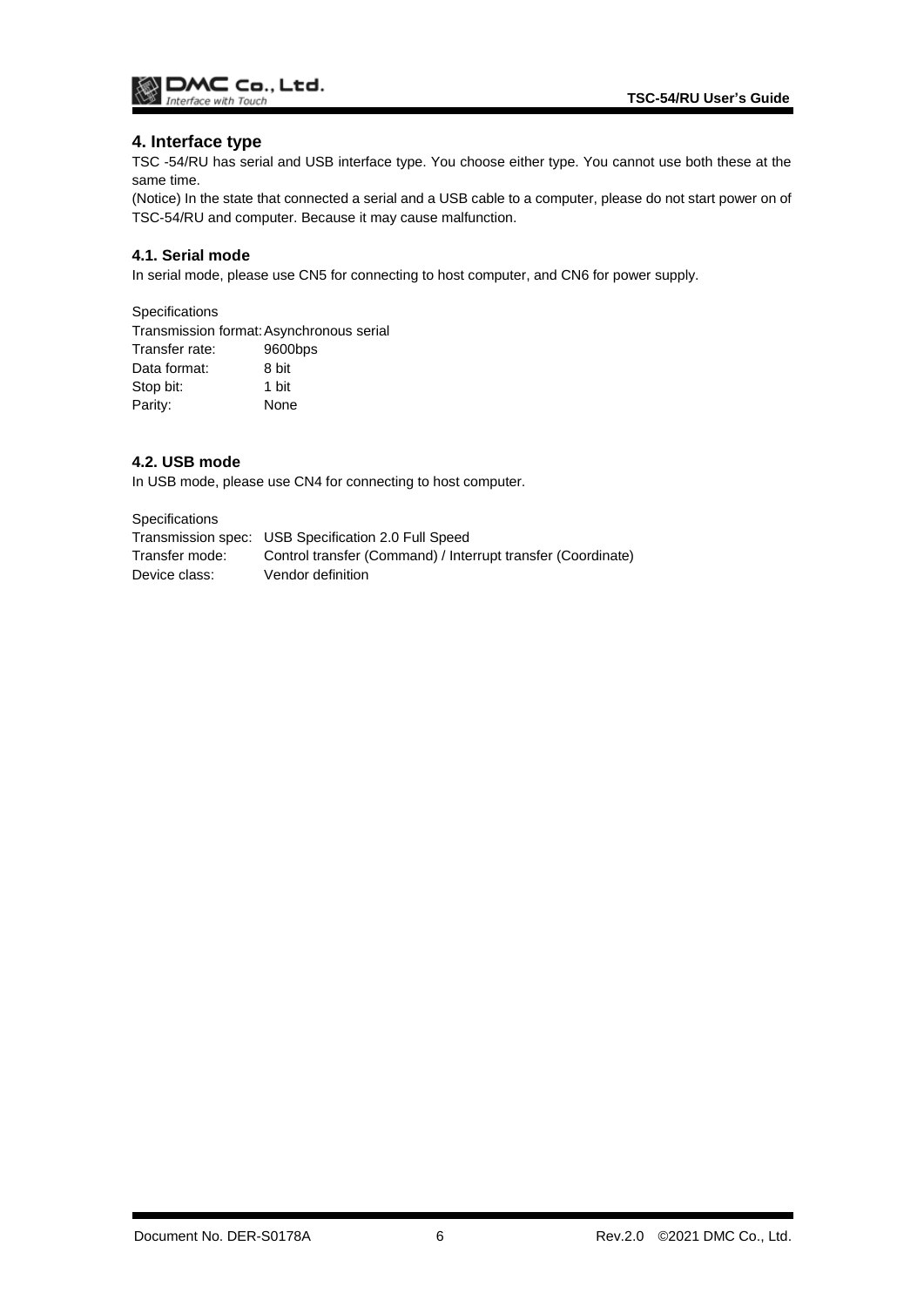# <span id="page-7-0"></span>**5. Packing Specification**

### <span id="page-7-1"></span>**5.1. Outline**

TSC-54/RU is wrapped up in the air packing of the prevention of static protection type and puts it in a packing box.

### <span id="page-7-2"></span>**5.2. Packing material**

Outer case: 75 x 55 x 15 mm, clay coated newsback board Cushioning: 120 x 70 mm, air packing, static protection

### <span id="page-7-3"></span>**5.3. Outer case and lot label**

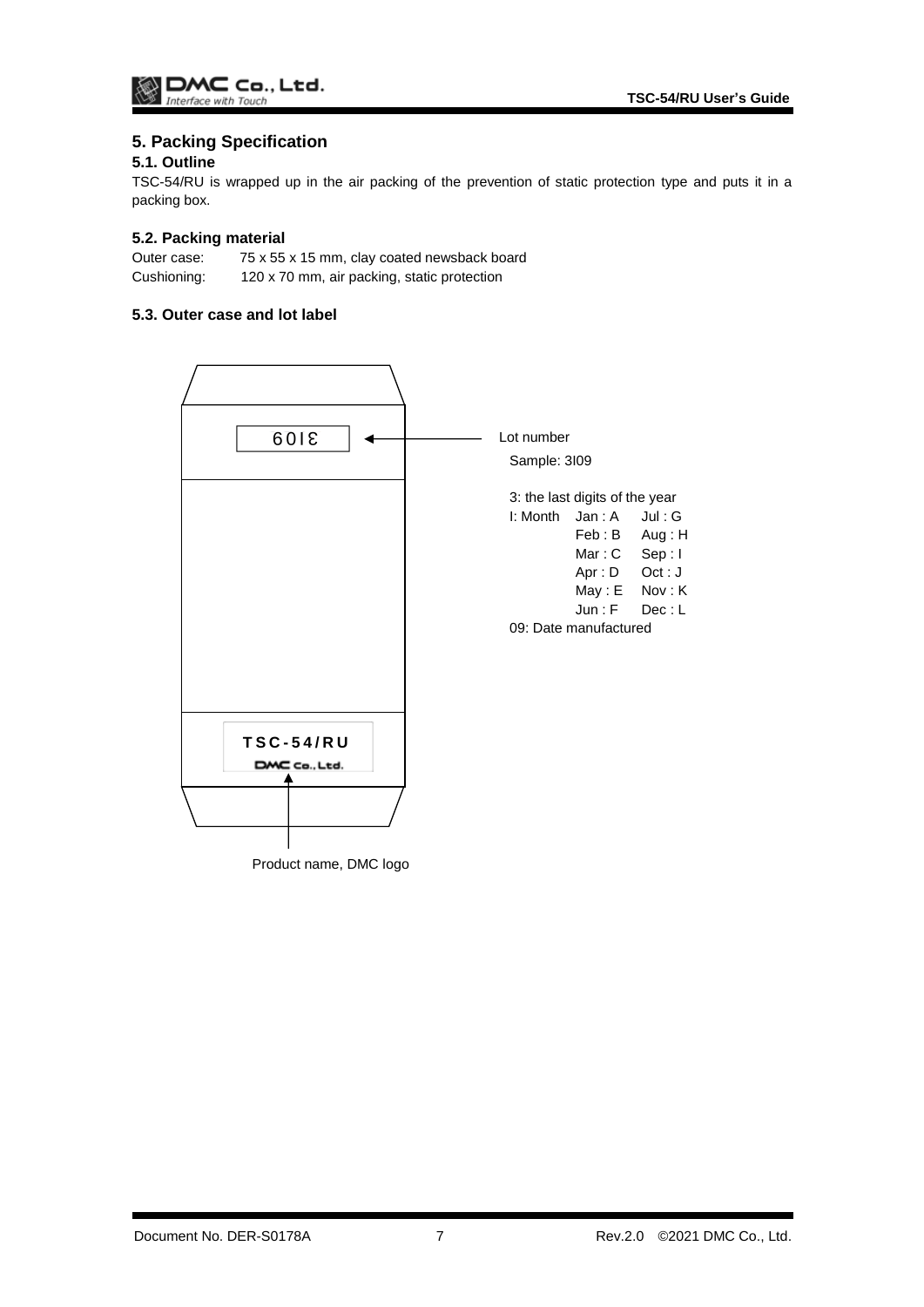

### <span id="page-8-0"></span>**5.4. Product name label**

Backside of board



TSC-54/RU: Product name Lot#: 3I09S0100001

Definitions of the lot number ① 3I09 3: the last digits of the year I: Month Jan : A Jul : G Feb : B Aug : H Mar: C Sep: I

- Apr : D Oct : J
- May : E Nov : K

Jun : F Dec : L

09: Date manufactured

② S01: Control number for DMC use

③ 00001: Serial number (5 digits)

Rev: Revision information

(PbFree): lead free

Data Matrix: lot number [3I09S0100001] can be read with a barcode reader. (Product name and revision information are not included.)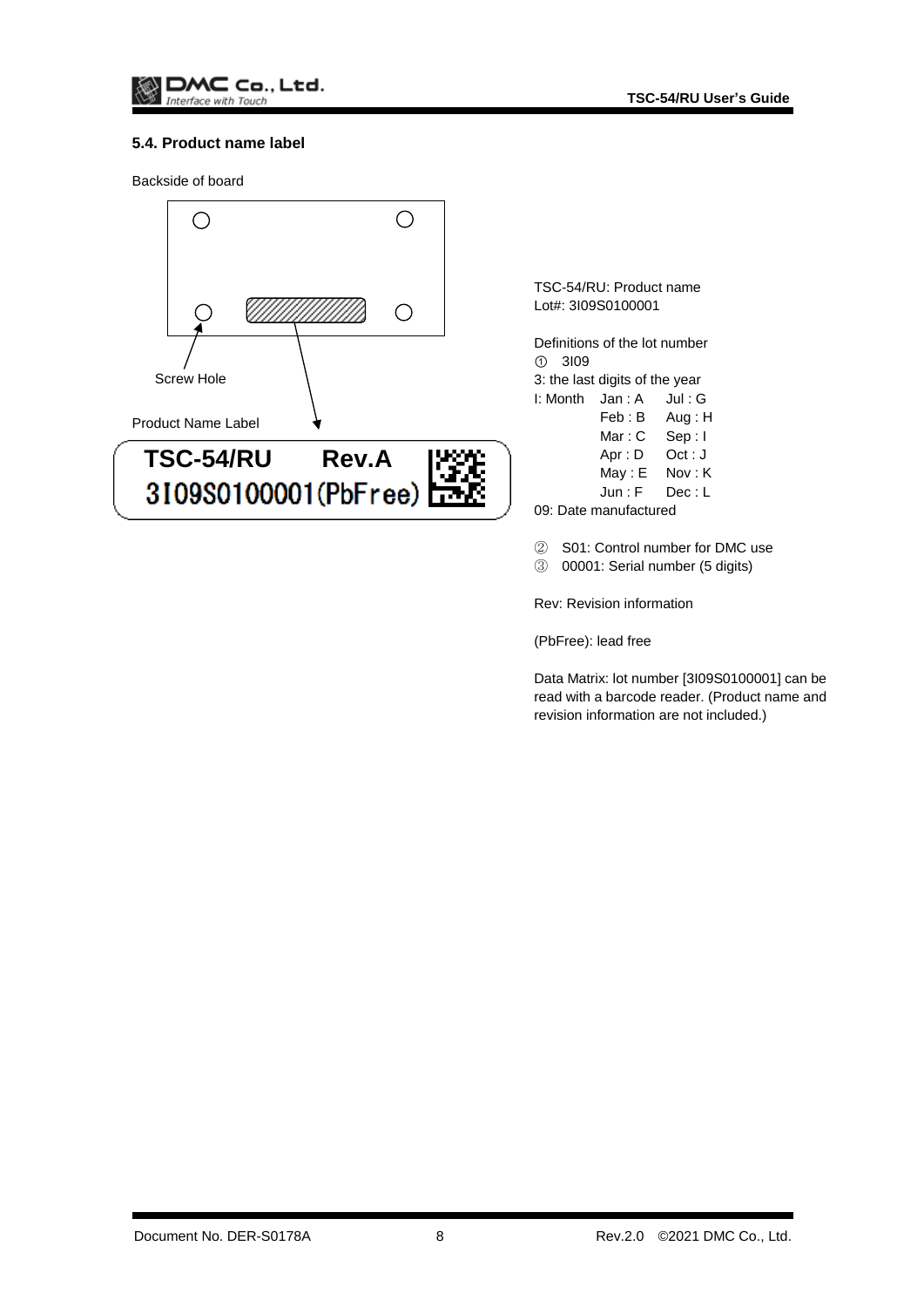### <span id="page-9-0"></span>**6. Changes & Improvements**

### <span id="page-9-1"></span>**6.1. Version History**

§ TSC-54/RU Ver0.1 (November 20, 2015) Draft release

> Ver1.0 (March 31, 2016) First edition release 2. Specifications Consumption Current is described in General Specifications.

Ver1.1 (May 9, 2016)

5.4. Product Name Label: Label contents changes (applied from mass production)

5.3. Outer case and lot label: The example of lot number changes to be same as 5-4.

Ver2.0 (June 25, 2021)

- 1.2. Overview: Added the description that EEPROM is built in TSC-54 / RU.
- 2. Specifications: Revised the Operating Temp of General Specifications.
- 5.4. Product name label: Corrected the QR code to Data Matrix.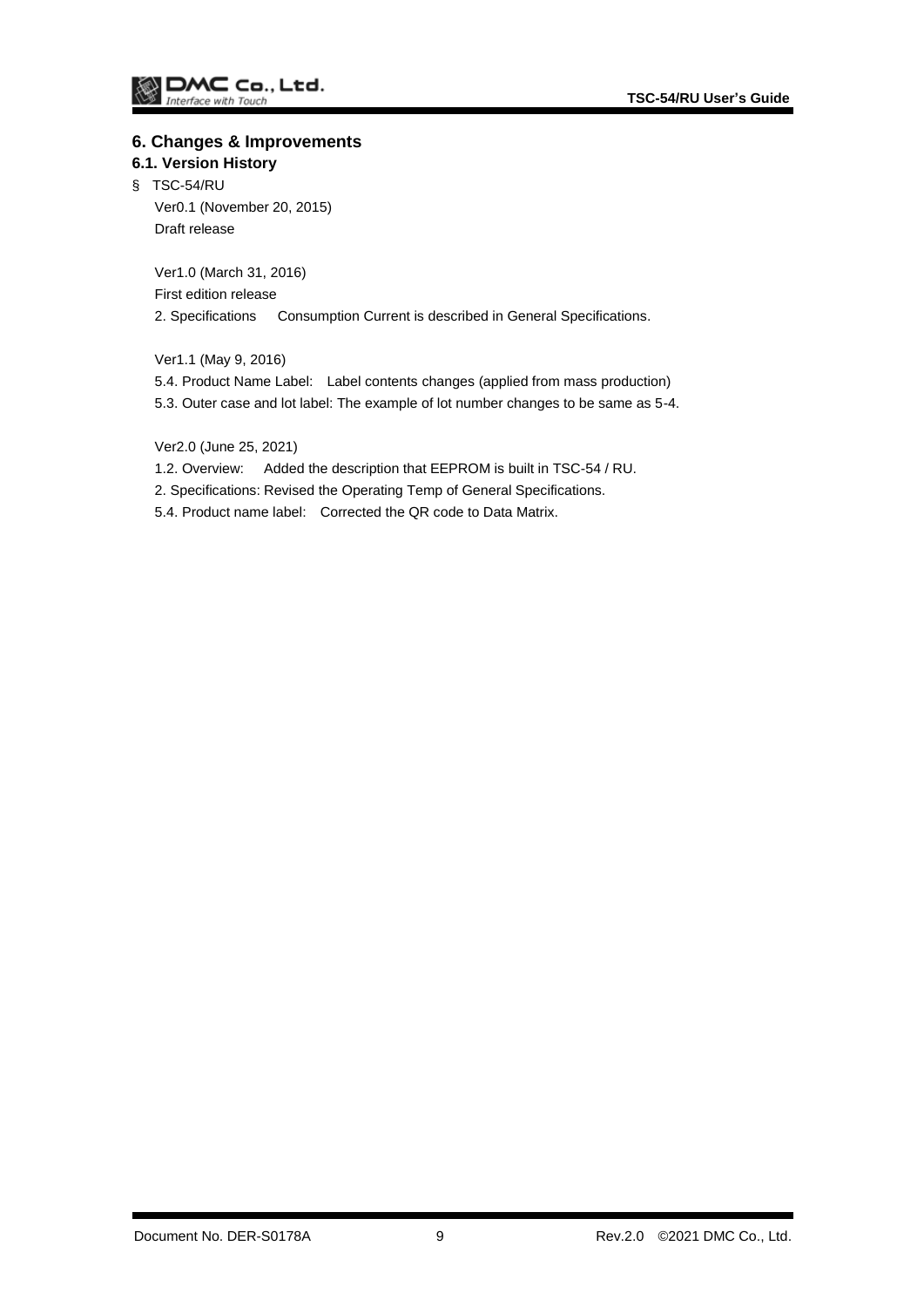### <span id="page-10-0"></span>**7. Warranty**

### <span id="page-10-1"></span>**7.1. Warranty Period**

- § The warranty period is limited to 1 year from the date of shipping. The warranty for the initial defection such as appearance defection is limited to 1 month.
- § Any defected parts under proper use will be examined by the supplier and replaced by the new parts if the defection is considered to be caused by the supplier.
- § The replacement is subject to be included in the next lot.

### <span id="page-10-2"></span>**7.2. Warranty Target**

- § The warranty only covers the product itself and does not cover any damage to others caused by using this product. Onsite repair or replacement is not supported.
- § We will do our best for delivery problem and product defections, but the warranty for the production line is not covered.

### <span id="page-10-3"></span>**7.3. Warranty Exceptions**

Following conditions are not covered with the warranty and subject to charge.

- § Any malfunctions and damages during transportation and transfer by the user.
- § Any malfunctions and damages caused by a natural disaster or a fire.
- § Any malfunctions and damages caused by static electricity
- § Any malfunctions and damages caused by the failure of the associated equipment.
- § If the product is remodeled, disassembled or repaired by the user.
- § If the product is glued onto the equipment and uninstalled.
- § Any malfunctions and damages caused by an improper usage and handling against the specifications and notes.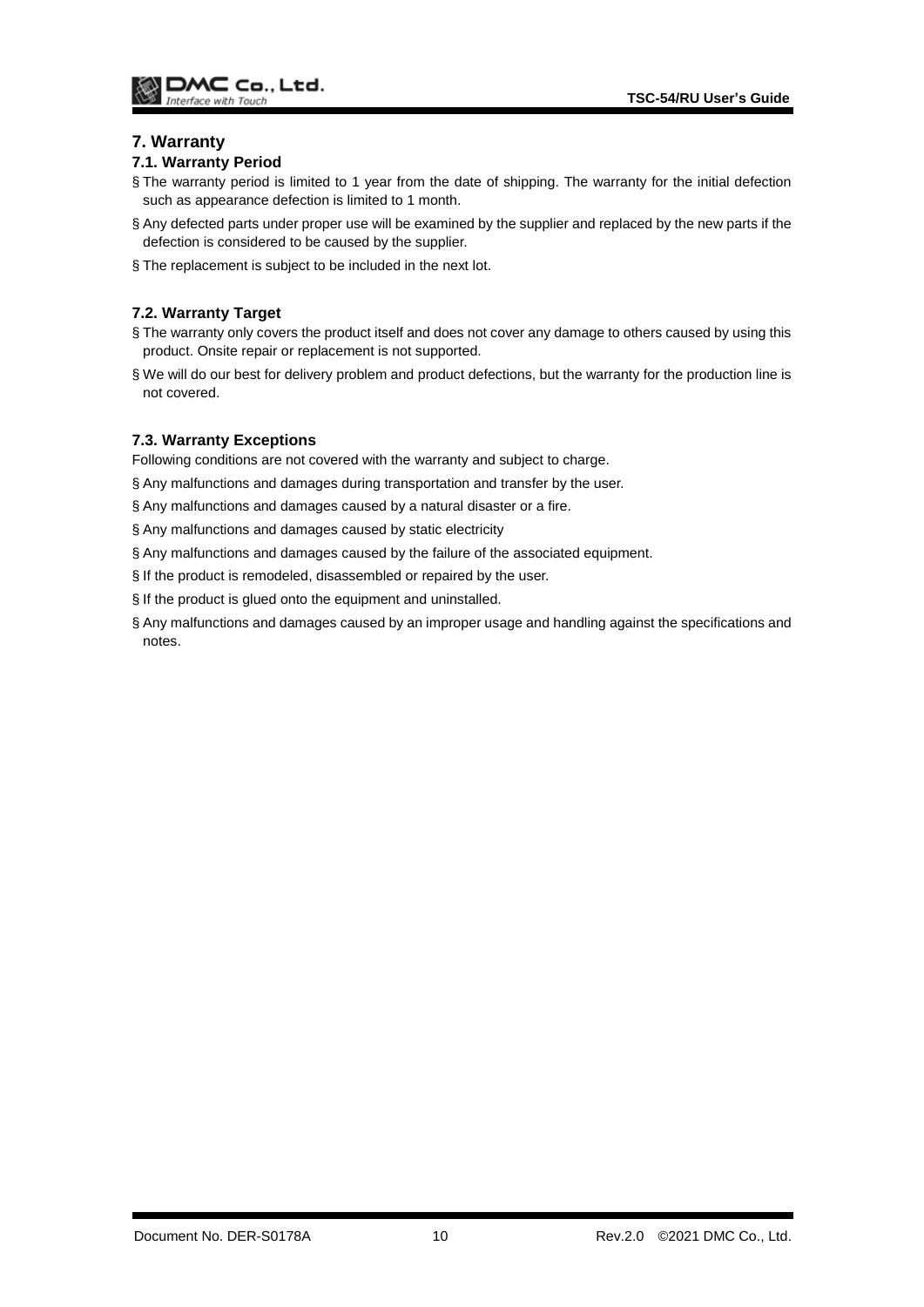## <span id="page-11-0"></span>**8. Precautions for Use**

### <span id="page-11-1"></span>**8.1. General Handling**

- § Keep the product away from any conductive objects while in use.
- § Do not touch the conductive part of the product to avoid being damaged by the electrostatic discharge. Follow the proper procedure for handling.
- § Keep the product in the proper storing environment and avoid any load to the product.
- § Do not use or store the product in the severe condition like following:
- Wet environment or a condition where the product is likely to get wet. Where dew condensation is likely to occur. Near solvent or acid.
- § Do not take apart or alter the product.

### <span id="page-11-2"></span>**8.2. Others**

- § The contents of this document are subject to change without notice.
- § The manufacturer or sales representatives will not be liable for any damages or loss arising from use of this product.
- § This product is intended for use in standard applications (computers, office automation, and other office equipment, industrial, communications, and measurement equipment, personal and household devices, etc.) Please avoid using this product for special applications where failure or abnormal operation may directly affect human lives, or cause physical injury or property damage, or where extremely high levels of reliability are required (such as aerospace systems, vehicle operating control, atomic energy controls, medical devices for life support, etc.).
- § Any semiconductor devices have inherently a certain rate of failure. The user must protect against injury, damage, or loss from such failures by incorporating safety design measures into the user's facility and equipment.

TSC-54/RU User's Guide Rev. 2.0, June 25, 2021 ©2021 DMC Co., Ltd.

This document can be freely distributed, but any alternation to this document is prohibited.



DMC Co., Ltd. http://www.dmccoltd.com/english/

11F Takanawa Sengakuji Ekimae Bldg., 2-18-10 Takanawa, Minato-ku, Tokyo 108-0074, Japan Phone: +81-3-6721-6731 (Japanese), 6736 (English) Fax: +81-3-6721-6732